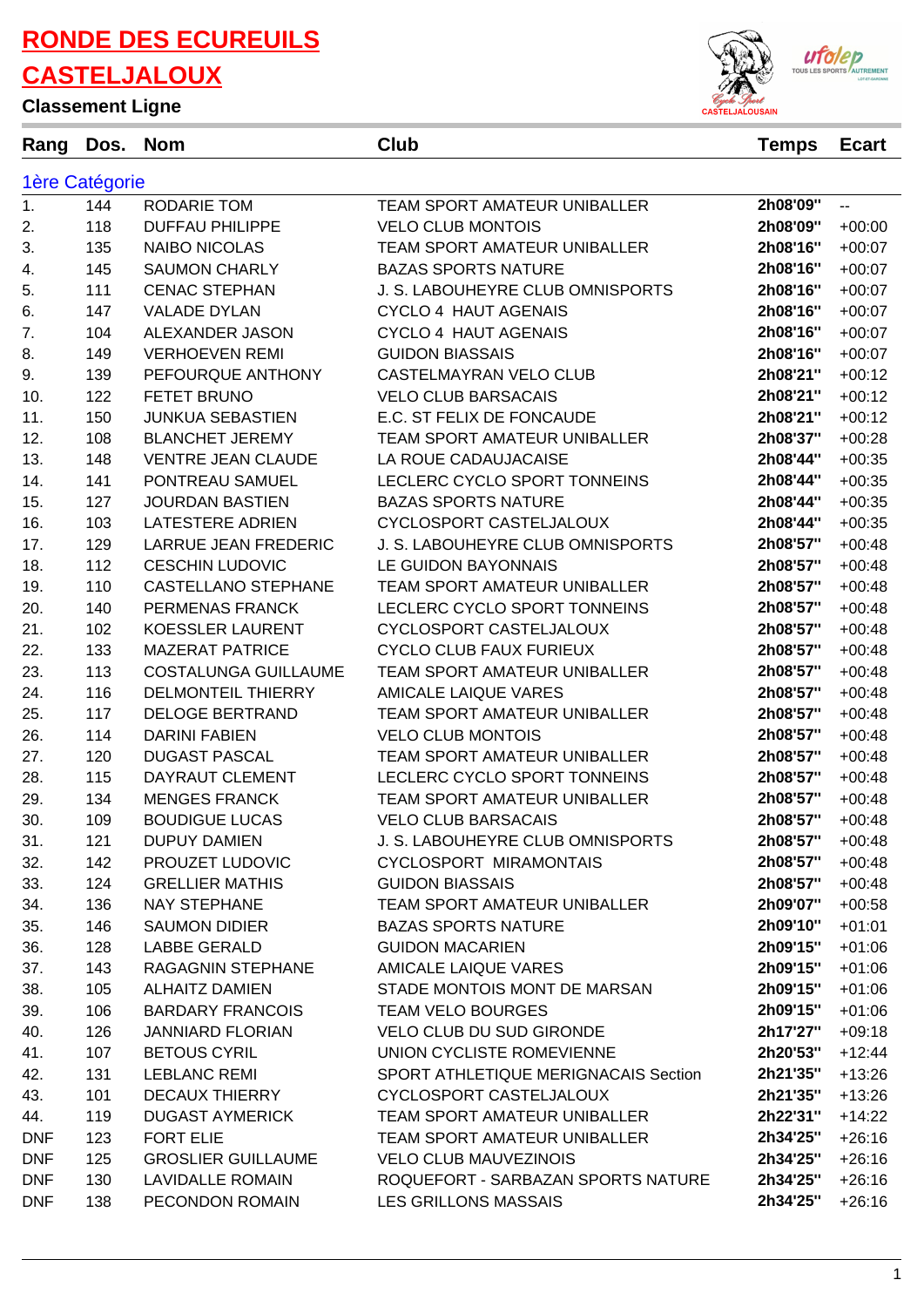**Classement Ligne**



| VROJUNIUM FIŽIIV |                |                            |                                    | <b>CASTELJALOUSAIN</b> |              |
|------------------|----------------|----------------------------|------------------------------------|------------------------|--------------|
| Rang             | Dos.           | <b>Nom</b>                 | Club                               | <b>Temps</b>           | <b>Ecart</b> |
|                  | 2ème catégorie |                            |                                    |                        |              |
| 1.               | 240            | <b>MONNIER MICKAEL</b>     | <b>BAZAS SPORTS NATURE</b>         | 1h55'23"               | --           |
| 2.               | 205            | <b>BLONDEL DAMIEN</b>      | <b>VELO CLUB DU SUD GIRONDE</b>    | 1h55'23"               | $+00:00$     |
| 3.               | 251            | <b>TREMBLAY ERIC</b>       | CYCLOSPORT MIRAMONTAIS             | 1h55'23"               | $+00:00$     |
| 4.               | 246            | <b>SALLES ROMAIN</b>       | <b>ACCRO VELO SPORTS NATURE</b>    | 1h55'23"               | $+00:00$     |
| 5.               | 227            | <b>GAUDRIE DAVID</b>       | CLUB CYCLISTE ST DENIS DE PILE     | 1h55'23"               | $+00:00$     |
| 6.               | 250            | <b>TEZE JULIEN</b>         | STADE MONTOIS MONT DE MARSAN       | 1h55'23"               | $+00:00$     |
| 7.               | 231            | <b>GROSSETETE OLIVIER</b>  | ROQUEFORT - SARBAZAN SPORTS NATURE | 1h55'37"               | $+00:14$     |
| 8.               | 212            | <b>CAVAILLE FABIEN</b>     | <b>GUIDON BIASSAIS</b>             | 1h56'50"               | $+01:27$     |
| 9.               | 243            | PIZZOL NICOLAS             | UNION CYCLOSPORTIVE PUJOLAISE      | 1h56'50"               | $+01:27$     |
| 10.              | 226            | <b>GABAS LAURENT</b>       | LECLERC CYCLO SPORT TONNEINS       | 1h56'50"               | $+01:27$     |
| 11.              | 230            | <b>GONCALVES GILLES</b>    | <b>AMICALE LAIQUE VARES</b>        | 1h56'58"               | $+01:35$     |
| 12.              | 203            | <b>ANTONIOU BENOIT</b>     | <b>AVIRON BAYONNAIS CYCLISME</b>   | 1h56'58"               | $+01:35$     |
| 13.              | 248            | <b>SOUTIRAN SYLVAIN</b>    | UNION CYCLOSPORTIVE PUJOLAISE      | 1h57'03"               | $+01:40$     |
| 14.              | 253            | <b>VALADE MARVYN</b>       | <b>CYCLO 4 HAUT AGENAIS</b>        | 1h57'03"               | $+01:40$     |
| 15.              | 206            | <b>BLONDEL STÉPHANE</b>    | <b>VELO CLUB DU SUD GIRONDE</b>    | 1h57'03"               | $+01:40$     |
| 16.              | 202            | <b>ABADIE FRANCIS</b>      | <b>CNB Club Nicolas BUETAS</b>     | 1h57'03"               | $+01:40$     |
| 17.              | 236            | <b>MADRANGE SOLENE</b>     | <b>TEAM VELO BOURGES</b>           | 1h57'03"               | $+01:40$     |
| 18.              | 234            | <b>LARRIGAUDIERE DENIS</b> | <b>ALVA</b>                        | 1h57'03"               | $+01:40$     |
| 19.              | 223            | <b>DUCASSE GERARD</b>      | TEAM SPORT AMATEUR UNIBALLER       | 1h57'03"               | $+01:40$     |
| 20.              | 233            | <b>LAGARDERE JOEL</b>      | ETOILE CYCLISTE BAZEILLAISE        | 1h57'03"               | $+01:40$     |
| 21.              | 237            | <b>MALRIC YOHAN</b>        | UNION CYCLOSPORTIVE PUJOLAISE      | 1h57'03"               | $+01:40$     |
| 22.              | 241            | PEREZ OLIVIER              | CAB BEGLES                         | 1h57'03"               | $+01:40$     |
| 23.              | 239            | MAYONNADE JEAN LOUIS       | <b>VELO CLUB DU SUD GIRONDE</b>    | 1h57'03"               | $+01:40$     |
| 24.              | 210            | <b>CABANAC CYRIL</b>       | ROQUEFORT - SARBAZAN SPORTS NATURE | 1h57'03"               | $+01:40$     |
| 25.              | 254            | <b>CIGANA STEPHANE</b>     | <b>VELO CLUB MONTOIS</b>           | 1h57'03"               | $+01:40$     |
| 26.              | 221            | <b>DEREX PASCAL</b>        | LA ROUE CADAUJACAISE               | 1h57'03"               | $+01:40$     |
| 27.              | 207            | <b>BOTTECHIA THIERRY</b>   | UNION CYCLISTE DU REOLAIS          | 1h57'03"               | $+01:40$     |
| 28.              | 211            | <b>CASTAING THIERRY</b>    | ROQUEFORT - SARBAZAN SPORTS NATURE | 1h57'03"               | $+01:40$     |
| 29.              | 229            | <b>GIRAUD NICOLAS</b>      | <b>VELO CLUB MONTOIS</b>           | 1h57'03"               | $+01:40$     |

30. 224 FAVEREAU JEAN JACQUES UNION SPORTIVE PLAISANCE CYCLISME **1h57'03''** +01:40 31. 242 PIROT ERIC LECLERC CYCLO SPORT TONNEINS **1h57'42''** +02:19

| 32. | 215 | <b>CONSTANS DAVID</b>        | ROQUEFORT - SARBAZAN SPORTS NATURE  | 1h57'57" | $+02:34$ |
|-----|-----|------------------------------|-------------------------------------|----------|----------|
| 33. | 247 | SOURBADERE JOEL              | UNION SPORTIVE PLAISANCE CYCLISME   | 1h57'57" | $+02:34$ |
| 34. | 225 | <b>GABARROCHE CHRISTOPHE</b> | <b>GUIDON BIASSAIS</b>              | 1h58'05" | $+02:42$ |
| 35. | 249 | <b>TECHENE DENIS</b>         | <b>GUIDON NERACAIS</b>              | 1h58'25" | $+03:02$ |
| 36. | 238 | <b>MARTINELLI LAURENT</b>    | <b>TEAM SPORT AMATEUR UNIBALLER</b> | 1h58'49" | $+03:26$ |
| 37. | 209 | <b>BOYER FLORIAN</b>         | CYCLOTOURISME DE L ESPERANCE        | 1h58'57" | $+03:34$ |
| 38. | 245 | ROUTABOUL PASCAL             | AMICALE LAIQUE VARES                | 1h59'00" | $+03:37$ |
| 39. | 252 | <b>TUFFAL CEDRIC</b>         | CYCLOTOURISME DE L ESPERANCE        | 2h00'16" | $+04:53$ |
| 40. | 213 | <b>CHARLOT FRANCIS</b>       | UNION CYCLISTE DU REOLAIS           | 2h00'32" | $+05:09$ |
| 41. | 218 | DARRAILLAN JEROME            | <b>GUIDON BIASSAIS</b>              | 2h00'32" | $+05:09$ |
| 42. | 204 | <b>BERGEGERE FRANCIS</b>     | UNION CYCLISTE DU REOLAIS           | 2h00'32" | $+05:09$ |
| 43. | 208 | <b>BOUDIGUE JOEL</b>         | UNION CYCLISTE DU REOLAIS           | 2h01'10" | $+05:47$ |
| 44. | 219 | <b>DEJEAN FABIEN</b>         | UNION SPORTIVE GONTAUD              | 2h01'12" | $+05:49$ |
| 45. | 214 | <b>CHAUMONT DENIS</b>        | <b>CYCLO 4 HAUT AGENAIS</b>         | 2h01'14" | $+05:51$ |
| 46. | 244 | RAGAGNIN REGIS               | AMICALE LAIQUE VARES                | 2h01'14" | $+05:51$ |
| 47. | 222 | <b>DOHERTY PETER</b>         | CYCLO 4 HAUT AGENAIS                | 2h01'19" | $+05:56$ |
| 48. | 216 | <b>COURTADE PASCAL</b>       | <b>TEAM KBL33</b>                   | 2h01'23" | $+06:00$ |
| 49. | 232 | <b>LABBE GWENDAL</b>         | <b>GUIDON MACARIEN</b>              | 2h01'23" | $+06:00$ |
| 50. | 235 | <b>LAVENS LOICK</b>          | UNION CYCLOSPORTIVE PUJOLAISE       | 2h01'23" | $+06:00$ |
|     |     |                              |                                     |          | 2        |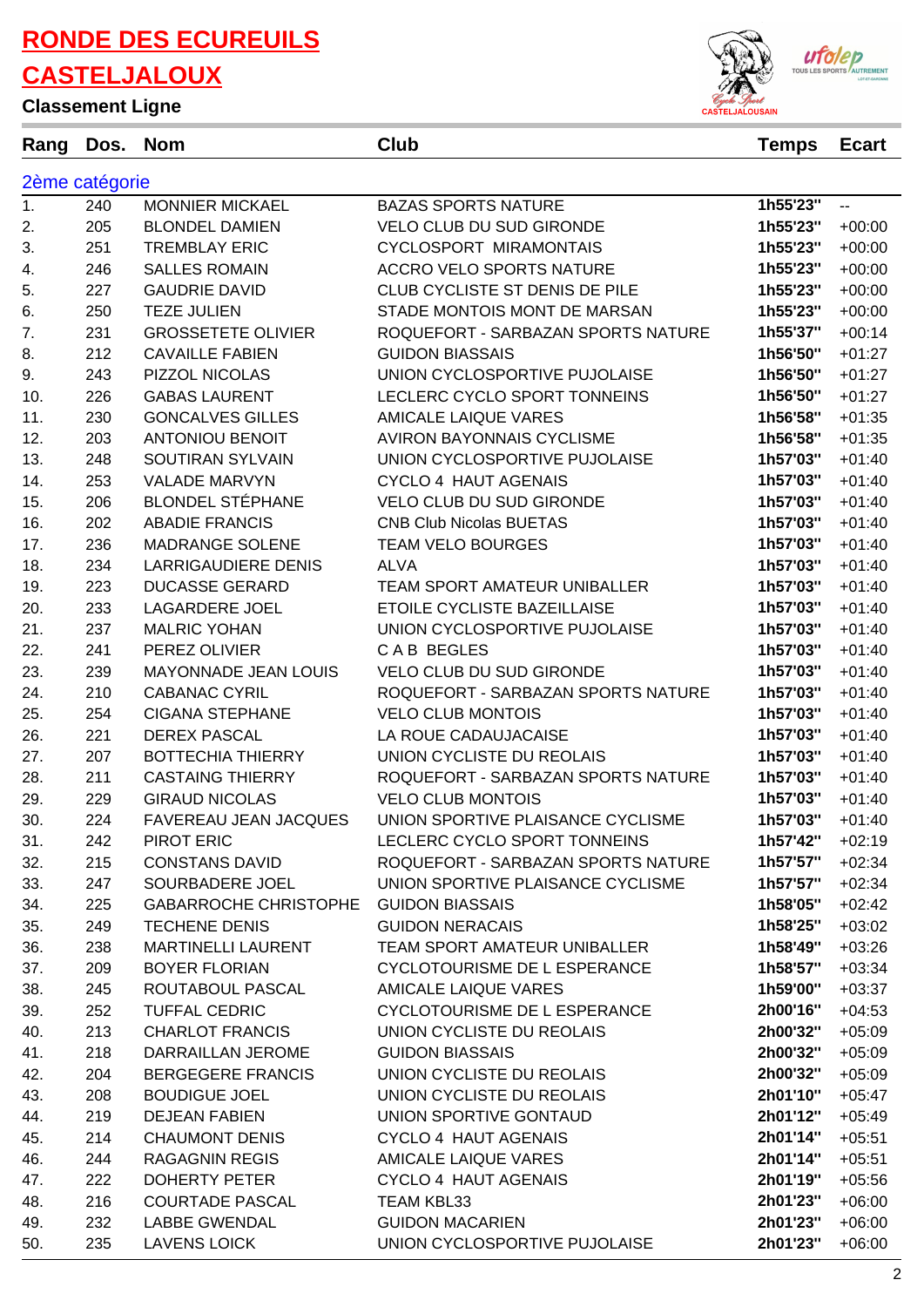#### **Classement Ligne**



| Rang       | Dos.           | <b>Nom</b>                  | Club                                 | <b>Temps</b> | <b>Ecart</b> |  |  |  |
|------------|----------------|-----------------------------|--------------------------------------|--------------|--------------|--|--|--|
| 51.        | 228            | <b>GIL PASCAL</b>           | <b>CYCLO 4 HAUT AGENAIS</b>          | 2h01'23"     | $+06:00$     |  |  |  |
| <b>DNS</b> | 201            | <b>BORE JOEL</b>            | CYCLOSPORT CASTELJALOUX              |              |              |  |  |  |
|            | 3ème catégorie |                             |                                      |              |              |  |  |  |
| 1.         | 339            | <b>HUSTAIX VINCENT</b>      | CYCLO VTT FLEURANCE UFOLEP           | 1h53'47"     | --           |  |  |  |
| 2.         | 333            | <b>ESPUNY OLIVIER</b>       | <b>BAZAS SPORTS NATURE</b>           | 1h53'47"     | $+00:00$     |  |  |  |
| 3.         | 365            | <b>SIMEONI NICOLAS</b>      | <b>CYCLOSPORT MIRAMONTAIS</b>        | 1h53'47"     | $+00:00$     |  |  |  |
| 4.         | 347            | <b>LISABOIS DAVY</b>        | <b>CYCLO CLUB DU MADIRANAIS</b>      | 1h53'47"     | $+00:00$     |  |  |  |
| 5.         | 317            | <b>CASANOVAS YOANN</b>      | ROQUEFORT - SARBAZAN SPORTS NATURE   | 1h53'47"     | $+00:00$     |  |  |  |
| 6.         | 342            | <b>LACOSTE LAURENT</b>      | <b>CYCLOSPORT MIRAMONTAIS</b>        | 1h53'47"     | $+00:00$     |  |  |  |
| 7.         | 346            | <b>LERICHE REMI</b>         | ROQUEFORT - SARBAZAN SPORTS NATURE   | 1h53'47"     | $+00:00$     |  |  |  |
| 8.         | 332            | <b>DUTREY CLEMENT</b>       | ENTENTE CYCLISTE MEDOC ATLANTIQUE    | 1h53'47"     | $+00:00$     |  |  |  |
| 9.         | 349            | <b>MARQUIS ENZO</b>         | UNION CYCLOSPORTIVE PUJOLAISE        | 1h53'47"     | $+00:00$     |  |  |  |
| 10.        | 313            | <b>CABANAC DAVID</b>        | ROQUEFORT - SARBAZAN SPORTS NATURE   | 1h53'47"     | $+00:00$     |  |  |  |
| 11.        | 363            | <b>SAFFORES PATRICK</b>     | <b>CYCLO CLUB DU MADIRANAIS</b>      | 1h53'47"     | $+00:00$     |  |  |  |
| 12.        | 370            | <b>TREVISAN CÉDRIC</b>      | <b>CYCLO CLUB DU MADIRANAIS</b>      | 1h53'47"     | $+00:00$     |  |  |  |
| 13.        | 304            | <b>BARRET FABRICE</b>       | <b>VTT DURAS LOISIRS</b>             | 1h53'47"     | $+00:00$     |  |  |  |
| 14.        | 355            | PECOSTE CHRISTIAN           | <b>CYCLO 4 HAUT AGENAIS</b>          | 1h53'47"     | $+00:00$     |  |  |  |
| 15.        | 353            | PALLU THIERRY               | <b>GUIDON MACARIEN</b>               | 1h53'47"     | $+00:00$     |  |  |  |
| 16.        | 341            | <b>LACAMPAGNE PAUL -</b>    | <b>GUIDON MACARIEN</b>               | 1h53'47"     | $+00:00$     |  |  |  |
| 17.        | 357            | POLES BENJAMIN              | UNION CYCLISTE ROMEVIENNE            | 1h53'47"     | $+00:00$     |  |  |  |
| 18.        | 319            | <b>CAUSSE SYLVAIN</b>       | <b>CASTRES CYCLO CLUB</b>            | 1h53'47"     | $+00:00$     |  |  |  |
| 19.        | 302            | <b>AUPTEL FLORENT</b>       | UNION CYCLOSPORTIVE PUJOLAISE        | 1h53'47"     | $+00:00$     |  |  |  |
| 20.        | 374            | <b>VITRAT ANTHONY</b>       | ETOILE CYCLISTE BAZEILLAISE          | 1h53'47"     | $+00:00$     |  |  |  |
| 21.        | 318            | <b>CAUMONT PASCAL</b>       | VELO CLUB SAINT GERMAIN DES PRÈS     | 1h53'47"     | $+00:00$     |  |  |  |
| 22.        | 334            | <b>ESQUERRE MICKAEL</b>     | ROQUEFORT - SARBAZAN SPORTS NATURE   | 1h53'47"     | $+00:00$     |  |  |  |
| 23.        | 325            | DENCAUSSE CHRISTOPHE        | <b>CYCLO-SPORT VIRAZEILLAIS</b>      | 1h53'47"     | $+00:00$     |  |  |  |
| 24.        | 366            | <b>THEURIOT MATHEO</b>      | ROQUEFORT - SARBAZAN SPORTS NATURE   | 1h54'01"     | $+00:14$     |  |  |  |
| 25.        | 348            | <b>LORENZON BENOIT</b>      | <b>VTT DURAS LOISIRS</b>             | 1h54'11"     | $+00:24$     |  |  |  |
| 26.        | 312            | <b>BOUSQUET RODOLPHE</b>    | <b>GRATELOUP VELO CLUB</b>           | 1h54'19"     | $+00:32$     |  |  |  |
| 27.        | 340            | <b>LABASTIE JULIEN</b>      | ROQUEFORT - SARBAZAN SPORTS NATURE   | 1h54'19"     | $+00:32$     |  |  |  |
| 28.        | 352            | <b>MORGAN JUSTIN</b>        | <b>CYCLO 4 HAUT AGENAIS</b>          | 1h54'19"     | $+00:32$     |  |  |  |
| 29.        | 375            | <b>WARIN KILLIAN</b>        | SPORT ATHLETIQUE MERIGNACAIS Section | 1h54'26"     | $+00:39$     |  |  |  |
| 30.        | 310            | <b>BOER PATRICE</b>         | <b>CYCLO CLUB DU MADIRANAIS</b>      | 1h54'26"     | $+00:39$     |  |  |  |
| 31.        | 364            | SAINT PE PHILIPPE           | <b>GUIDON NERACAIS</b>               | 1h54'26"     | $+00:39$     |  |  |  |
| 32.        | 320            | <b>CHEVALIER MAXENCE</b>    | CLUB CYCLISTE ST DENIS DE PILE       | 1h54'38"     | $+00:51$     |  |  |  |
| 33.        | 344            | <b>LAURENT REGIS</b>        | LOU SINGLAR VTT CLUB                 | 1h54'43"     | $+00:56$     |  |  |  |
| 34.        | 321            | <b>COSTES ALAIN</b>         | TEAM KBL33                           | 1h54'43"     | $+00:56$     |  |  |  |
| 35.        | 307            | <b>BERRIEX BEGNAT</b>       | VELO CLUB SAINT GERMAIN DES PRÈS     | 1h55'03"     | $+01:16$     |  |  |  |
| 36.        | 328            | <b>DUPIN YOHAN</b>          | ROQUEFORT - SARBAZAN SPORTS NATURE   | 1h55'08"     | $+01:21$     |  |  |  |
| 37.        | 351            | <b>MEZAILLES GUILLAUME</b>  | LOU SINGLAR VTT CLUB                 | 1h55'08"     | $+01:21$     |  |  |  |
| 38.        | 338            | <b>GONZALEZ ANTHONY</b>     | <b>CYCLO CLUB ST MAGNAIS</b>         | 1h55'08"     | $+01:21$     |  |  |  |
| 39.        | 330            | <b>DUTOUR BERNARD</b>       | UNION SPORTIVE CASTELSAGRAT          | 1h55'08"     | $+01:21$     |  |  |  |
| 40.        | 323            | DELEPINE JEAN ROLAND        | <b>AMICALE LAIQUE VARES</b>          | 1h55'08"     | $+01:21$     |  |  |  |
| 41.        | 356            | PIAU STEPHANE               | <b>GUIDON PORTESIEN</b>              | 1h55'16"     | $+01:29$     |  |  |  |
| 42.        | 306            | <b>BERNARD GUY</b>          | ETOILE CYCLISTE BAZEILLAISE          | 1h57'23"     | $+03:36$     |  |  |  |
| 43.        | 373            | <b>VILLENAVE JEAN MARIE</b> | UNION SPORTIVE VILLENAVAISE CYCLISME | 1h57'23"     | $+03:36$     |  |  |  |
| 44.        | 303            | <b>BACQUA LUDOVIC</b>       | UNION CYCLISTE ROMEVIENNE            | 1h57'27"     | $+03:40$     |  |  |  |
| 45.        | 309            | <b>BETOUS ERIC</b>          | UNION CYCLISTE ROMEVIENNE            | 1h57'27"     | $+03:40$     |  |  |  |
| 46.        | 331            | <b>DUTOUR GILLES</b>        | UNION SPORTIVE CASTELSAGRAT          | 1h57'27"     | $+03:40$     |  |  |  |
| 47.        | 326            | DRUSIAN JOEL                | <b>AMICALE LAIQUE VARES</b>          | 1h57'35"     | $+03:48$     |  |  |  |
| 48.        | 372            | <b>VERDIER JEAN CLAUDE</b>  | UNION CYCLOSPORTIVE PUJOLAISE        | 1h57'38"     | $+03:51$     |  |  |  |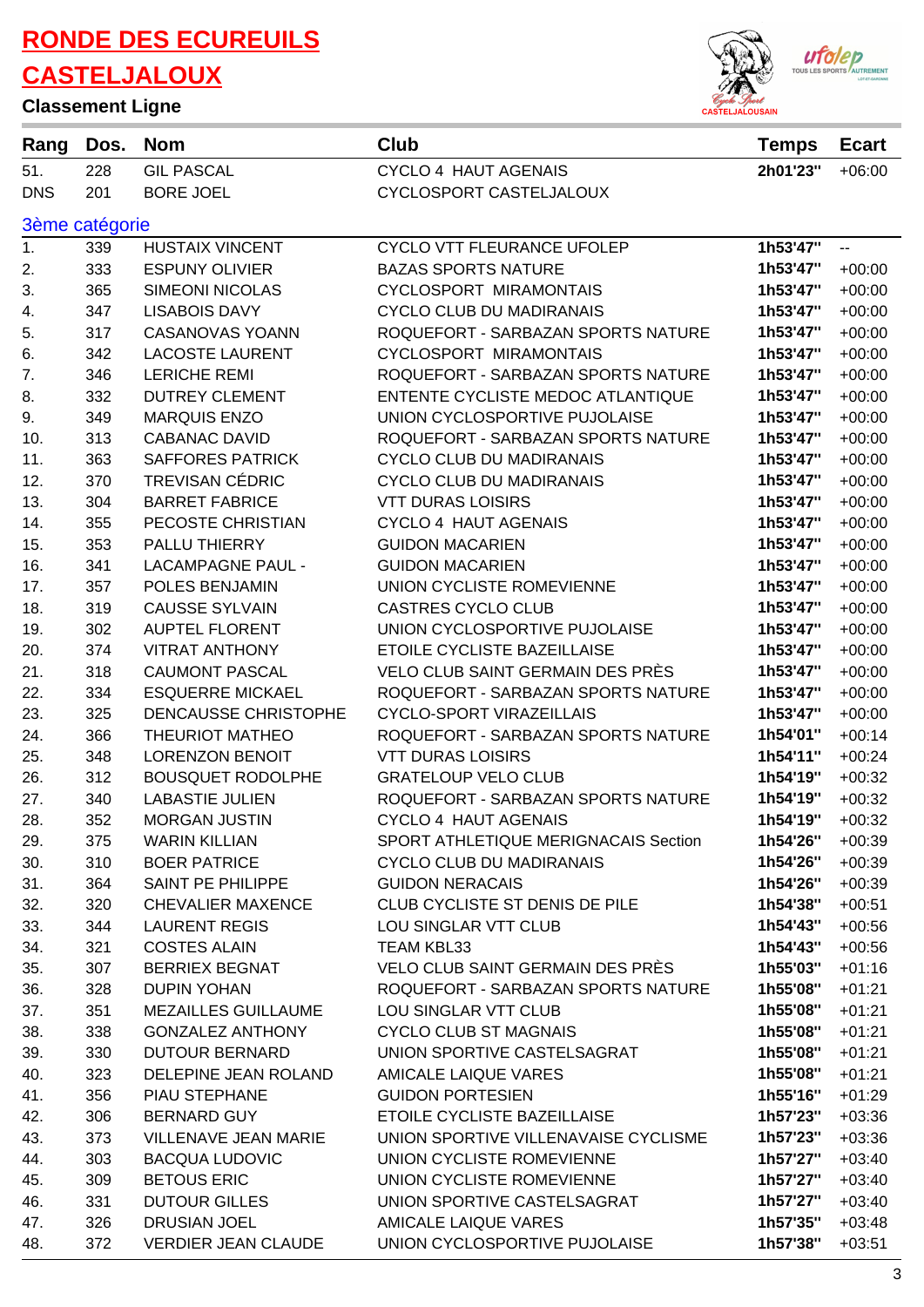**Classement Ligne**

 $\bar{a}$ 



| Rang           | Dos. | <b>Nom</b>                 | Club                                                | <b>Temps</b> | <b>Ecart</b> |
|----------------|------|----------------------------|-----------------------------------------------------|--------------|--------------|
| 49.            | 315  | <b>CAILLEAU MATHEO</b>     | ASSOCIATION PONS-GEMOZAC CYCLISTE                   | 1h57'40"     | $+03:53$     |
| 50.            | 354  | PASELLO JEROME             | LOU SINGLAR VTT CLUB                                | 1h58'13"     | $+04:26$     |
| 51.            | 350  | MAUROUX BENJAMIN           | <b>CYCLOTOURISME DE L ESPERANCE</b>                 | 1h58'22"     | $+04:35$     |
| 52.            | 305  | <b>BEJNA PIERRE</b>        | <b>VTT CLUB D'ALBRET</b>                            | 1h58'25"     | $+04:38$     |
| 53.            | 308  | <b>BESSO GREGORIE</b>      | <b>VELO CLUB BARSACAIS</b>                          | 1h58'30"     | $+04:43$     |
| 54.            | 324  | DELORD BRUNO               | CLUB CYCLISTE ST DENIS DE PILE                      | 1h58'32"     | $+04:45$     |
| 55.            | 322  | <b>COUSSEAU DORIAN</b>     | UNION CYCLISTE DU REOLAIS                           | 1h59'12"     | $+05:25$     |
| 56.            | 314  | <b>CADILLON MATHIEU</b>    | ROQUEFORT - SARBAZAN SPORTS NATURE                  | 1h59'24"     | $+05:37$     |
| 57.            | 336  | FRICHETEAU LAURENT         | <b>TEAM RACE RAPH</b>                               | 1h59'34"     | $+05:47$     |
| 58.            | 360  | ROQUE FRÉDÉRIC             | CASTELMAYRAN VELO CLUB                              | 1h59'52"     | $+06:05$     |
| 59.            | 329  | <b>DURANTON LOIC</b>       | <b>SEMENS CYCLING TEAM</b>                          | 2h00'24"     | $+06:37$     |
| 60.            | 301  | <b>LAGARDERE LIONEL</b>    | CYCLOSPORT CASTELJALOUX                             | 2h00'28"     | $+06:41$     |
| 61.            | 343  | <b>LACOURREGE PATRICK</b>  | ROQUEFORT - SARBAZAN SPORTS NATURE                  | 2h00'28"     | $+06:41$     |
| 62.            | 367  | <b>THEURIOT YANN</b>       | ROQUEFORT - SARBAZAN SPORTS NATURE                  | 2h00'48"     | $+07:01$     |
| 63.            | 361  | <b>ROUET GUY</b>           | <b>GUIDON MACARIEN</b>                              | 2h01'12"     | $+07:25$     |
| 64.            | 359  | <b>RICHALET GILLES</b>     | <b>EAUZE OLYMPIQUE</b>                              | 2h01'34"     | $+07:47$     |
| 65.            | 371  | <b>TRIMOULET PATRICK</b>   | <b>ACCRO VELO SPORTS NATURE</b>                     | 2h02'42"     | $+08:55$     |
| 66.            | 335  | <b>FELLET LAURENT</b>      | ETOILE CYCLISTE BAZEILLAISE                         | 2h02'51"     | $+09:04$     |
| 67.            | 369  | <b>TONINI ERIC</b>         | ETOILE CYCLISTE BAZEILLAISE                         | 2h04'29"     | $+10:42$     |
| <b>DNF</b>     | 311  | <b>BOIVIN REMY</b>         | <b>AMICALE LAIQUE VARES</b>                         | 2h05'52"     | $+12:05$     |
| <b>DNF</b>     | 316  | <b>CARBONEL FRANCK</b>     | <b>ENTENTE CYCLISTE 3 M</b>                         | 2h05'52"     | $+12:05$     |
| <b>DNF</b>     | 327  | <b>DUMAS FRANCOIS</b>      | <b>CLUB CYCLISTE MARMANDE 47</b>                    | 2h05'52"     | $+12:05$     |
| <b>DNF</b>     | 345  | <b>LERAY ERIC</b>          | J.S. ST SULPICE ET CAMEYRAC                         | 2h05'52"     | $+12:05$     |
| <b>DNF</b>     | 362  | ROUQUET JEROME             | LES BOUCLES DE L'ADOUR CAPBRETON                    | 2h05'52"     | $+12:05$     |
| <b>DNF</b>     | 368  | <b>THOMAS THIERRY</b>      | UNION SPORTIVE GONTAUD                              | 2h05'52"     | $+12:05$     |
| <b>DNF</b>     | 376  | <b>GADBIL OSCAR</b>        | UNION CYCLISTE ESPALAISIENNE                        | 2h05'52"     | $+12:05$     |
|                |      |                            |                                                     |              |              |
| 4ème catégorie |      |                            |                                                     |              |              |
| 1.             | 433  | <b>NAIBO PHILIPPE</b>      | CYCLOTOURISME DE L ESPERANCE                        | 1h41'28"     | --           |
| 2.             | 430  | <b>MAYNADIE PHILIPPE</b>   | UNION CYCLOSPORTIVE PUJOLAISE                       | 1h41'28"     | $+00:00$     |
| 3.             | 404  | <b>OUNZARI JEAN PAUL</b>   | CYCLOSPORT CASTELJALOUX                             | 1h41'28"     | $+00:00$     |
| 4.             | 408  | <b>BAILLEUX HERVE</b>      | <b>VELO CLUB MONTOIS</b>                            | 1h41'28"     | $+00:00$     |
| 5.             | 416  | CAZABAN JEAN-PIERRE        | UNION CYCLISTE VIDOUZIEN                            | 1h41'28"     | $+00:00$     |
| 6.             | 470  | <b>TONINI FRANÇOIS</b>     | ETOILE CYCLISTE BAZEILLAISE                         | 1h41'28"     | $+00:00$     |
| 7.             | 414  | BORDENAVE ANDRÉ            | LOURDES PYRENEES CYCLISME                           | 1h41'28"     | $+00:00$     |
| 8.             | 438  | <b>ZANARDO PATRICE</b>     | CASTELMAYRAN VELO CLUB                              | 1h41'28"     | $+00:00$     |
| 9.             | 464  | PERNON YVES                | UNION CYCLISTE ROMEVIENNE                           | 1h41'28"     | $+00:00$     |
| 10.            | 436  | <b>TAUZIN ALAIN</b>        | <b>CYCLO CLUB DU MADIRANAIS</b>                     | 1h41'28"     | $+00:00$     |
| 11.            | 422  | <b>GELAMUR DIDIER</b>      | UNION SPORTIVE PLAISANCE CYCLISME                   | 1h41'28"     | $+00:00$     |
| 12.            | 446  | <b>CHARLAND PATRICK</b>    | COMITÉ DÉPARTEMENTAL UFOLEP DU LOT                  | 1h41'28"     | $+00:00$     |
| 13.            | 457  | <b>LAGRAVE BERNARD</b>     | <b>VELO CLUB BARSACAIS</b>                          | 1h41'28"     | $+00:00$     |
| 14.            | 440  | ARBES ÉMILE                | <b>VELO CLUB PIERREFITTE LUZ</b>                    | 1h41'28"     | $+00:00$     |
| 15.            | 423  | <b>GRELLIER DOMINIQUE</b>  | <b>GUIDON BIASSAIS</b>                              | 1h41'28"     | $+00:00$     |
| 16.            | 431  | <b>MICONNI JEAN PIERRE</b> | E. C. ST FELIX DE FONCAUDE                          | 1h41'28"     | $+00:00$     |
| 17.            | 447  | <b>CLAVE RICHARD</b>       | <b>VELO CLUB MONTOIS</b>                            | 1h41'28"     | $+00:00$     |
| 18.            | 468  | SUBILEAU RAOUL             | <b>CYCLO 4 HAUT AGENAIS</b>                         | 1h41'28"     | $+00:00$     |
| 19.            | 402  | <b>LAGUIBEAU GERARD</b>    | CYCLOSPORT CASTELJALOUX                             | 1h41'28"     | $+00:00$     |
| 20.            | 403  | MORETTO BRUNO              | CYCLOSPORT CASTELJALOUX                             | 1h41'28"     | $+00:00$     |
| 21.            | 461  | <b>MOREAU JEAN LOUIS</b>   | ETOILE CYCLISTE BAZEILLAISE                         | 1h41'28"     | $+00:00$     |
| 22.            | 465  | PITOUX CHRISTIAN           | BIZIKLETA TALDEA PAYS BASQUE                        | 1h41'28"     | $+00:00$     |
| 23.            | 443  |                            | BERTHOUMIEU JEAN CLAUDE UNION SPORTIVE CASTELSAGRAT | 1h41'28"     | $+00:00$     |
| 24.            | 424  | <b>HENRY BERNARD</b>       | CASTELNAU D AUZAN CYCLISME 32                       | 1h41'28"     | $+00:00$     |